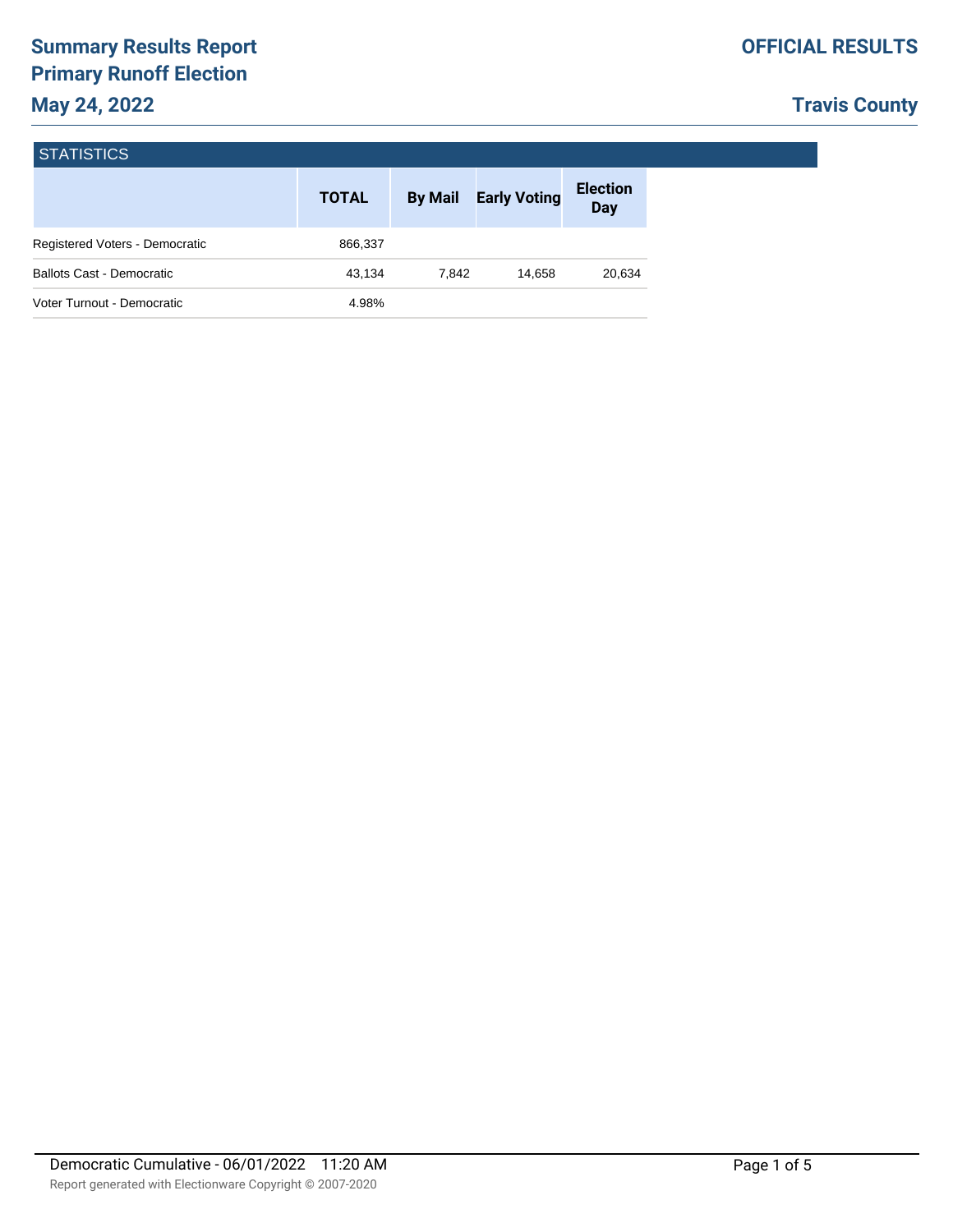**DEM U.S. Representative, District 21**

Vote For 1

|                         | <b>TOTAL</b> | VOTE % | <b>By Mail</b> | <b>Early Voting</b> | <b>Election</b><br>Day |
|-------------------------|--------------|--------|----------------|---------------------|------------------------|
| Ricardo Villarreal      | 282          | 26.91% | 65             | 113                 | 104                    |
| Claudia Andreana Zapata | 766          | 73.09% | 186            | 256                 | 324                    |

#### **DEM Lieutenant Governor**

Vote For 1

|                  | <b>TOTAL</b> | VOTE % | <b>By Mail</b> | <b>Early Voting</b> | <b>Election</b><br><b>Day</b> |
|------------------|--------------|--------|----------------|---------------------|-------------------------------|
| Michelle Beckley | 9,986        | 23.35% | 1,892          | 2,780               | 5,314                         |
| Mike Collier     | 32,783       | 76.65% | 5,899          | 11.764              | 15,120                        |

### **DEM Attorney General**

Vote For 1

|                         | <b>TOTAL</b> | VOTE % | <b>By Mail</b> | <b>Early Voting</b> | <b>Election</b><br><b>Day</b> |
|-------------------------|--------------|--------|----------------|---------------------|-------------------------------|
| Rochelle Mercedes Garza | 29,875       | 69.87% | 4.256          | 10.219              | 15,400                        |
| Joe Jaworski            | 12,880       | 30.13% | 3,540          | 4,327               | 5,013                         |

### **DEM Comptroller of Public Accounts**

Vote For 1

|                  | <b>TOTAL</b> | VOTE % | <b>By Mail</b> | <b>Early Voting</b> | <b>Election</b><br>Day |
|------------------|--------------|--------|----------------|---------------------|------------------------|
| Janet T. Dudding | 34,004       | 81.44% | 6.208          | 11.929              | 15,867                 |
| Angel Luis Vega  | 7.747        | 18.56% | 1.473          | 2,330               | 3,944                  |

### **DEM Commissioner of the General Land Office**

|                      | <b>TOTAL</b> | VOTE % | <b>By Mail</b> | <b>Early Voting</b> | <b>Election</b><br><b>Day</b> |
|----------------------|--------------|--------|----------------|---------------------|-------------------------------|
| Sandragrace Martinez | 8,917        | 20.98% | 1.928          | 2,254               | 4,735                         |
| Jay Kleberg          | 33,585       | 79.02% | 5,825          | 12,238              | 15,522                        |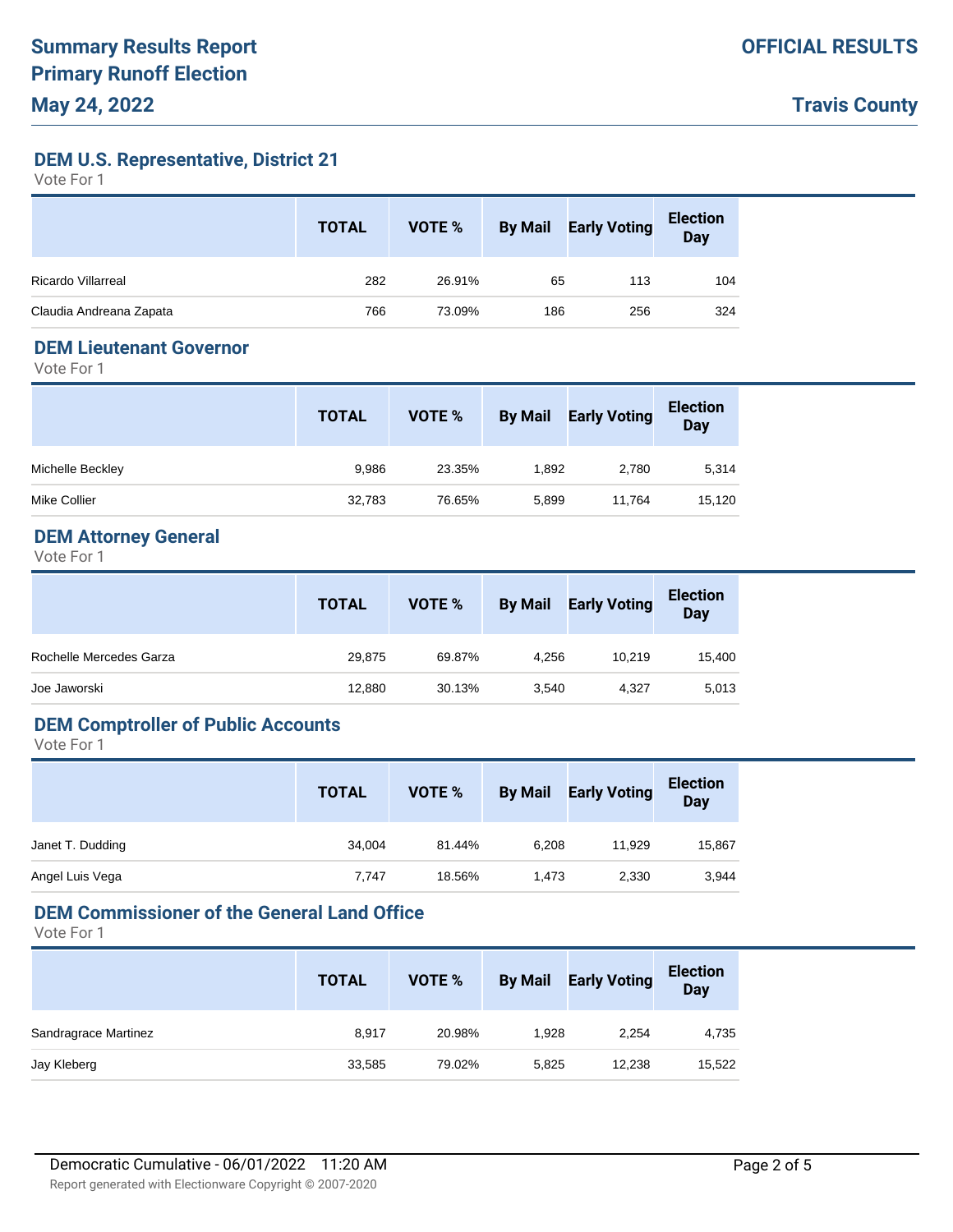### **DEM Precinct Chair 113**

Vote For 1

|                      | <b>TOTAL</b> | VOTE % | <b>By Mail</b> | <b>Early Voting</b> | <b>Election</b><br>Day |
|----------------------|--------------|--------|----------------|---------------------|------------------------|
| <b>Arthur Turner</b> | 88           | 48.89% | 19             | 33                  | 36                     |
| Chris Kadas          | 92           | 51.11% | 14             | 32                  | 46                     |

#### **DEM Precinct Chair 136**

Vote For 1

|                   | <b>TOTAL</b> | VOTE % | <b>By Mail</b> | <b>Early Voting</b> | <b>Election</b><br><b>Day</b> |
|-------------------|--------------|--------|----------------|---------------------|-------------------------------|
| Gerard Washington | 37           | 42.53% | 12             |                     | 14                            |
| Adele Noel        | 50           | 57.47% | 8              | 15                  | 27                            |

### **DEM Precinct Chair 211**

Vote For 1

|                      | <b>TOTAL</b> | VOTE % |    | <b>By Mail Early Voting</b> | <b>Election</b><br>Day |
|----------------------|--------------|--------|----|-----------------------------|------------------------|
| Donna Beth McCormick | 162          | 54.92% | 31 | 49                          | 82                     |
| Bill King            | 133          | 45.08% | 16 | 41                          | 76                     |

### **DEM Precinct Chair 234**

Vote For 1

|                 | <b>TOTAL</b> | VOTE % | <b>By Mail</b> | <b>Early Voting</b> | <b>Election</b><br>Day |
|-----------------|--------------|--------|----------------|---------------------|------------------------|
| Ann Denkler     | 161          | 68.80% | 29             | 58                  | 74                     |
| Michael Hoffman | 73           | 31.20% | 8              | 35                  | 30                     |

#### **DEM Precinct Chair 265**

|                     | <b>TOTAL</b> | VOTE % | <b>By Mail</b> | <b>Early Voting</b> | <b>Election</b><br>Day |
|---------------------|--------------|--------|----------------|---------------------|------------------------|
| Jason Romero        | 51           | 56.67% |                | 10                  | 40                     |
| Kernan "K" Hornburg | 39           | 43.33% | 3              | 14                  | 22                     |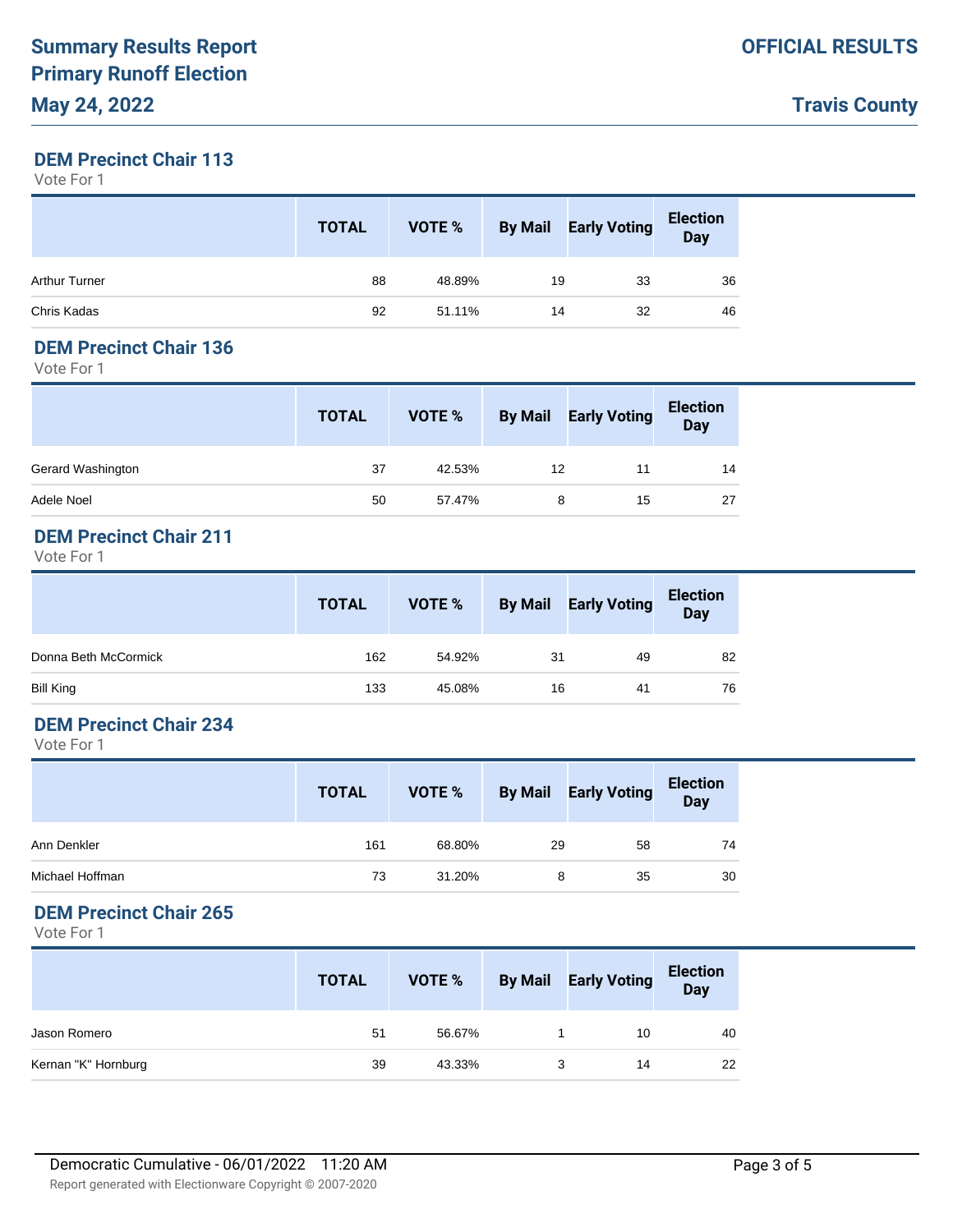#### **DEM Precinct Chair 306**

Vote For 1

|               | <b>TOTAL</b> | VOTE % | <b>By Mail</b> | <b>Early Voting</b> | <b>Election</b><br><b>Day</b> |
|---------------|--------------|--------|----------------|---------------------|-------------------------------|
| Jeff Jack     | 124          | 32.38% | 25             | 32                  | 67                            |
| Mariah Craven | 259          | 67.62% | 32             | 95                  | 132                           |

#### **DEM Precinct Chair 320**

Vote For 1

|                      | <b>TOTAL</b> | VOTE % |    | <b>By Mail Early Voting</b> | <b>Election</b><br><b>Day</b> |
|----------------------|--------------|--------|----|-----------------------------|-------------------------------|
| Carrie Collier-Brown | 172          | 91.01% | 50 | 70                          | 52                            |
| Richard Skinner      | 17           | 8.99%  | 8  | 4                           | 5                             |

### **DEM Precinct Chair 330**

Vote For 1

|                   | <b>TOTAL</b> | VOTE % |    | By Mail Early Voting | <b>Election</b><br>Day |
|-------------------|--------------|--------|----|----------------------|------------------------|
| Jennie Lou Leeder | 142          | 67.62% | 28 | 43                   | 71                     |
| Joe Koizen        | 68           | 32.38% | 21 | 15                   | 32                     |

### **DEM Precinct Chair 334**

Vote For 1

|                          | <b>TOTAL</b> | VOTE % | <b>By Mail</b> | <b>Early Voting</b> | <b>Election</b><br>Day |
|--------------------------|--------------|--------|----------------|---------------------|------------------------|
| Charlotte Almazan Blanch | 161          | 87.98% | 8              | 75                  | 78                     |
| Chris Corsbie            | 22           | 12.02% | 8              | 8                   | 6                      |

#### **DEM Precinct Chair 402**

|                | <b>TOTAL</b> | VOTE % | <b>By Mail</b> | <b>Early Voting</b> | <b>Election</b><br>Day |
|----------------|--------------|--------|----------------|---------------------|------------------------|
| Gerda W. Ray   | 87           | 57.24% | 5              | 34                  | 48                     |
| Marco Orrantia | 65           | 42.76% | 13             | 24                  | 28                     |